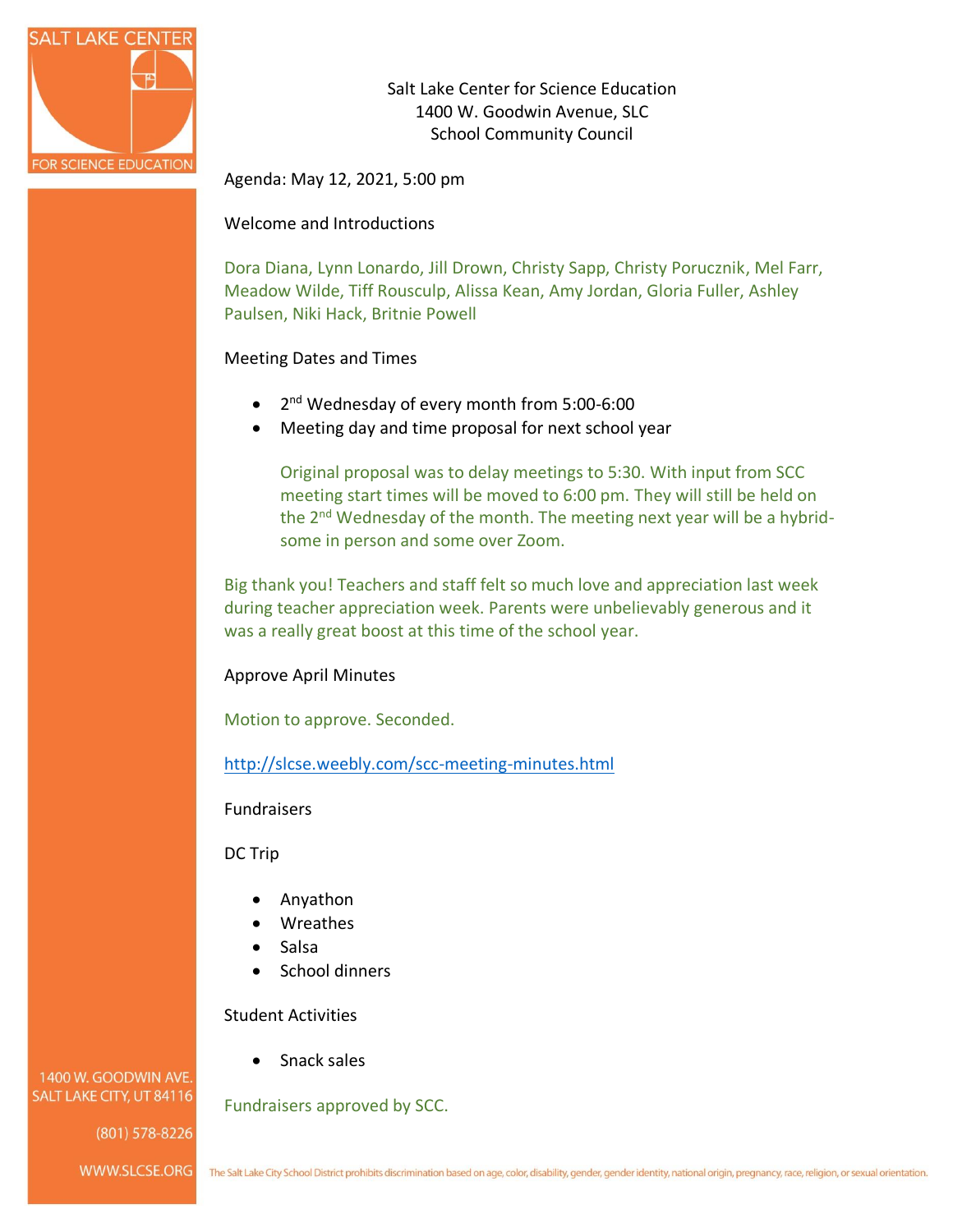### **PTSO**

Our PTSO hasn't been very active the last year or so. There is a need to reactivate this organization. Parents volunteered to help with this- Jill, Gloria, Alissa, and Tiff.

### <http://slcse.weebly.com/parent-teacher-student-organization.html>

## Updates from Admin

- Asynchronous Wednesdays- almost 50/50 split. Our marginalized populations were much more in favor of returning to a traditional 5 day school week. We are planning to return to our pre-COVID schedule.
- Remote Learning Option 2021-2022 School Year- Because of the expansion of vaccine availability for younger age groups, we anticipate the need for remote learning to decline greatly. We are not planning to have remote sections of our classes next year but will follow the district board approved option of utilizing an outside partnership to support some remote learners in some cases.
- Virtual Parent Teacher Conferences- This was approved. We will hold PTC virtually next year. Parents, as always, can schedule face to face meetings with teachers as needed throughout the school year.
- Graduation- progressing in plans. Will host on back field.

### Upcoming Events

- Wednesday, May 19~ Cap and Gown Distribution
- Saturday, May 22~ Prom It was recommended to put out a message to parents encouraging parents to make a donation to support prom.
- Wednesday, May 26~ Return all school materials except laptops
- Wednesday, May 26~ Senior Showcase Tentative Time 4:30-6:00
- Monday, May 31~ Memorial Day, No School
- June 1-4~ Spirit Week
- Tuesday, June 1~ Graduation Practice
- Thursday, June  $3^{\sim}$  Device Return for In Person Learners and Yearbook Pick Up for In Person Learners/Anyone who has returned all materials/devices
- Friday, June 4~ Device Return for Remote Learners and Yearbook Pick Up for Remote Learners, Talent Show/Field Day/Yearbook Signing, Graduation (Gown Return afterwards)

Issues of Interest for next year:

# **To promote ethical behavior and civil discourse each council member shall:**

- Attend council meetings on time and prepared
- Make decisions with the needs of students as the main objective